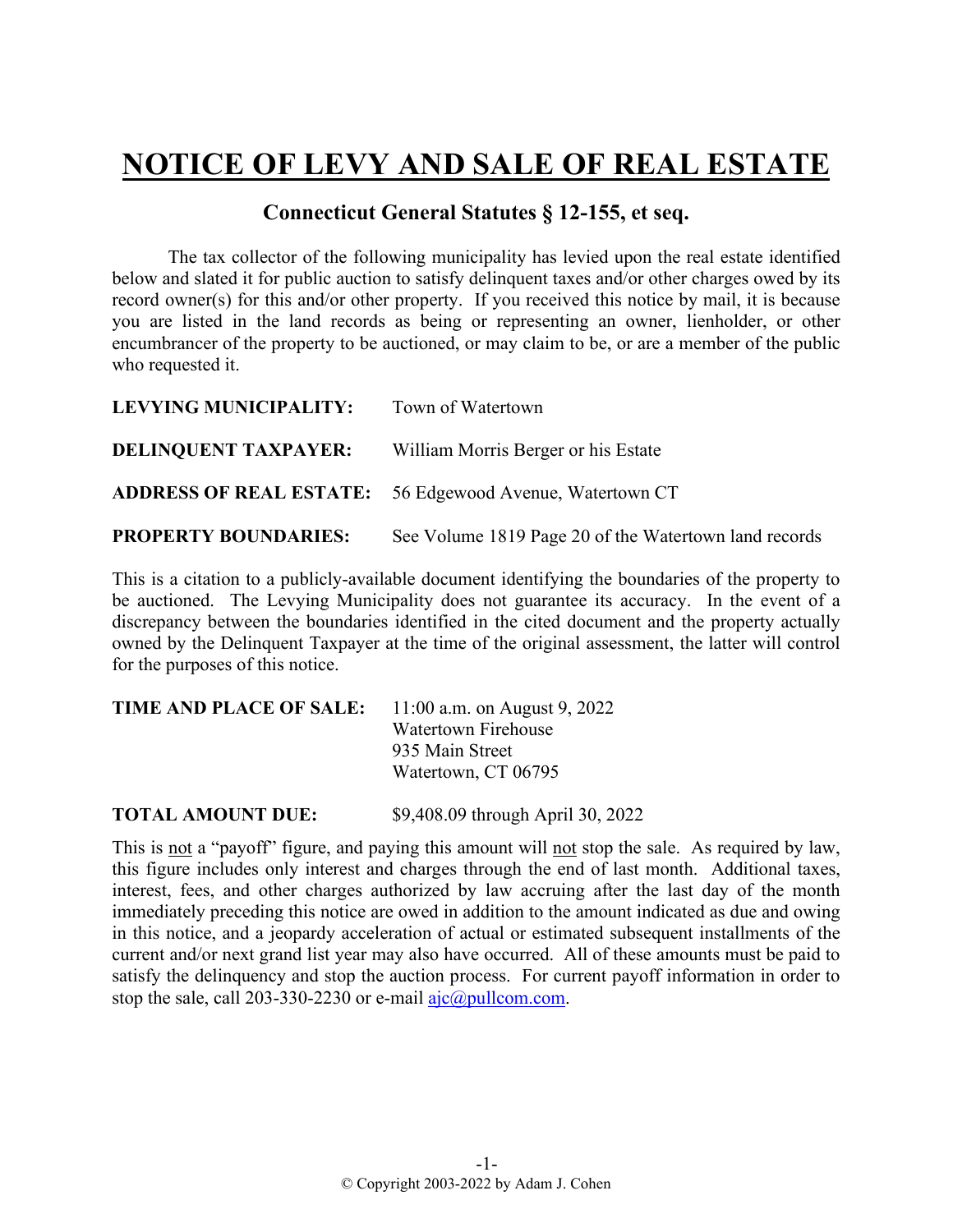**SURVIVING ENCUMBRANCES:** This property will be sold "free and clear" to the winning bidder subject only to: (1) taxes and water/sewer charges laid by the levying municipality which were not yet due and payable at the time of the levy, which is the date accompanying the signature on the first notice of this sale filed in the land records, except as are recovered from the sale; (2) the accrued taxes and water/sewer charges of any other governmental authority against this property; (3) any federal lien recorded until 30 days before the date which is six months after the auction date, except as extinguished pursuant to federal law; (4) easements, covenants and restrictions in favor of other parcels of land predating the time of the levy; (5) solely to the extent any of the delinquencies identified above was assessed on property other than the property to be sold, all encumbrances perfected before this notice was recorded; (6) interests exempt from levy and sale under the Constitution and laws of the United States; (7) the interest of any person or such person's predecessors in title for whom notice of the sale was not sent as required by law, and who had a right to such notice, and who did not in fact know of it within six months thereafter; (8) any monetary encumbrance recorded between May 17, 2022 and the date the first notice of this sale was filed in the land records, unless its holder is notified of the tax sale as required by law or in fact knew of it within six months thereafter; (9) any other interest not foreclosed by this tax sale procedure under state law; and (10) the effect of any federal, state, or local law and the restrictions and conditions in the tax sale notices and announced at the auction.

**PERSONS TO WHOM THIS NOTICE IS SENT:** The following persons are, or may claim to be, or may represent, the known holders of choate interests which will be affected by the sale. Absent payment in full before the auction or valid redemption within six months thereafter, the respective titles, mortgages, liens, restraints on alienation, and other encumbrances in this property in favor of all persons with actual or constructive notice thereof shall be extinguished.

| William Morris Berger or his Estate    | William Morris Berger or his Estate        |
|----------------------------------------|--------------------------------------------|
| 56 Edgewood Avenue                     | and Kathryn S. Herrington                  |
| Watertown, CT 06795                    | 23 Sherwood Avenue                         |
|                                        | Pelham, NY 10803                           |
|                                        |                                            |
| Internal Revenue Service               | State of Connecticut                       |
| <b>Advisory Consolidated Receipts</b>  | Dept. of Revenue Services                  |
| 7940 Kentucky Dr., Stop 2850F          | 450 Columbus Blvd, Suite 1                 |
| Florence, KY 41042                     | Hartford, CT 06103                         |
| (solely for any inchoate estate taxes) | (solely for any inchoate succession taxes) |